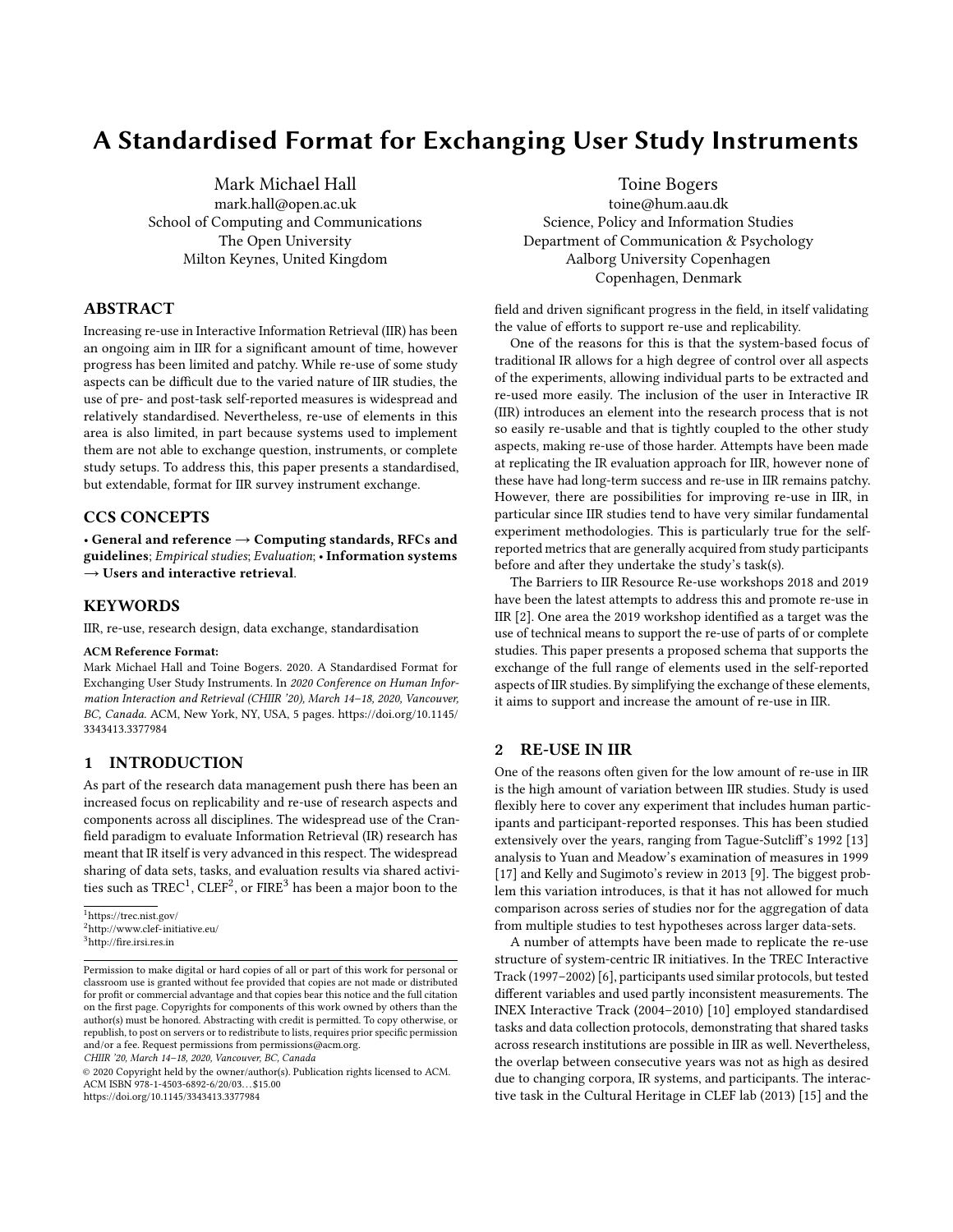<span id="page-1-0"></span>

Figure 1: The generic IIR study protocol. As the flow shows, not all steps have to be included for a specific study and the "Pre-task", "Task", and "Post-task" steps can be repeated if necessary.

interactive task in the Social Book Search lab (iSBS, 2014–2016) [\[4\]](#page-4-8) further standardised protocols and tools used in the shared tasks to increase re-use and comparability of the results. While the final two iSBS iterations achieved a level of standardisation that allowed for merging the results, the task was not continued.

What can be seen through this process, is that it follows the ideas around standardising the IIR study protocol as discussed by Ingwersen [\[7\]](#page-4-9) and Kelly [\[8\]](#page-4-10). This generic IIR study protocol is structured as shown in Figure [1](#page-1-0) and is fundamentally linear, with the exception of the possibility to study multiple tasks together with repeating the pre- and post-task steps. Also, the user-individual differences and post-session steps are optional, depending on the study aims. This does not necessarily cover all IIR studies, but due to the flexibility of the specific information acquired in the various steps, it can describe the vast majority of studies.

The generic nature of this protocol has naturally led to the idea that tools can be developed to ease the setup of IIR studies and in the process support re-use of individual parts in the study. The Wi-IRE (Web-based Interactive Information Retrieval) system [\[14,](#page-4-11) [16\]](#page-4-12) was one of the first to provide a single system to implement the protocol. A similar system was presented by Bierig and colleagues [\[1\]](#page-4-13). While these two systems were designed specifically for IIR, the Experiment Support System [\[5\]](#page-4-14) is a more generic tool, enabling the researcher to develop a range of complex data-driven studies, ranging from simply questionnaire's to crowdsourcing-style studies and automatically balanced latin-square-based studies. Coagmento v3 [\[12\]](#page-4-15) is another, very similar system with similar capabilities, but focused more on IIR studies and, as such, better able to support the IIR researcher with the process of setting up their experiment. Additionally there is a range of commercial tools available for building surveys and questionnaires.

While these tools generally allow for re-use of studies or parts of study and both the commercial tools and individual disciplines provide "question banks" to support re-use $\rm ^4$  $\rm ^4$ , there is no standard way to re-use elements developed in one tool in another. Our hypothesis is that this is one of the barriers to re-use and this paper proposes a standardised schema to support the exchange of (parts of) studies between systems, thus lowering the barrier to re-use.

#### 3 USER STUDY EXCHANGE FORMAT

While there is a lot of variation between systems and studies, there is basic commonality, in that studies tend to consist of at least one page containing one or more questions. Depending on the system, there is a varying range of question types available, which the researcher can then customise to create their own questions. Similarly, the transitions between pages can either be linear or, if supported by the system, conditional and include branching and loops. The proposed User Study Exchange Format<sup>[5](#page-1-2)</sup> (USEF) will be able to support this variation, ensuring that it can represent a majority of IIR studies.

The core approach to achieving this is to split all parts of the format into core and optional elements. All systems that can import or export USEF must implement the core elements, but need not implement any of the optional elements. This is the case for the data-types, relationships between data-types, and individual properties on the data-types. The core elements have been kept as minimal as possible in order to lower the bar for USEF adoption as much as possible, while still providing a smooth path to a fuller implementation.

To further ease implementation, the USEF uses JSONAPI as its data-format. In particular it uses compound JSONAPI<sup>[6](#page-1-3)</sup> documents to store all aspects of the study that are to be exchanged in a single file. JSONAPI provides all the required structures, including types, relationships, and properties and due to its use of JSON can easily be processed in any programming language.

#### 3.1 Data Types

When it comes to re-using in IIR, the spectrum goes from re-using individual questions right up to re-using complete studies. In order to support re-use at all these levels, the USEF defines four core types (Figure [2\)](#page-1-4) that cover this range: Question, Page, Transition, and Study.

Of these four types, only the Question is core and must be implemented, as it is the only type that is guaranteed to appear in all systems. For example a system that provides a hard-coded study

<span id="page-1-2"></span><sup>5</sup><https://github.com/biirrr/usef>

<span id="page-1-4"></span><span id="page-1-3"></span><sup>6</sup><https://jsonapi.org/>



Figure 2: The core type structure of the USEF. Only the Question is required, all other types are optional in USEF. Questions can derive from another Question, to support adaptation and reduce duplication. Page and Transition are linked via two relationships, as a Page has both outgoing and incoming Transitions.

<span id="page-1-1"></span><sup>4</sup> For example Psyindex for Psychology Tests:<https://www.psyndex.de/>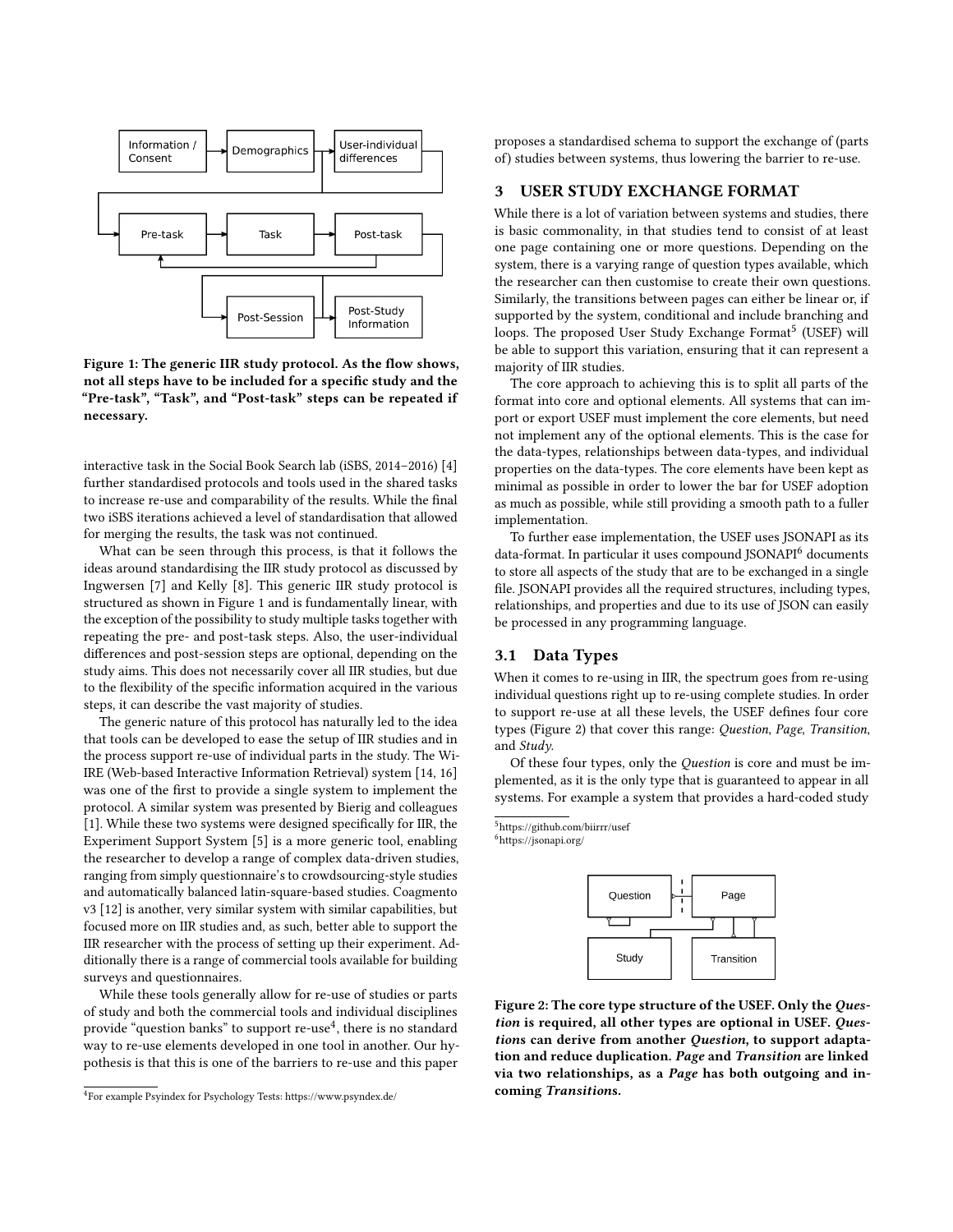and page structures, would not be able to import any of these structures from other systems, however it should be able to ingest and re-use questions from other systems.

A central modelling decision for the core Question type was how to distinguish abstract question types, such as a multi-choice question, from specific questions such as an age selection question. While the two could have been modelled as separate types, this would have increased the complexity of the format, required all conforming systems to support both types, and placed limits on re-use. For example, one study's specific question might be re-used with modification in another study, something that is more complex if multiple types are used. Instead the USEF distinguishes abstract and concrete Questions. An abstract Question is one where the researcher using it must provide some settings before it can be used, while a concrete Question is one that could be (re-)used as is. All concrete Questions will inherit from one or more abstract Questions, but can also inherit from other concrete Questions, as detailed below, providing maximum flexibility.

The remaining optional types form a dependency hierarchy, thus Pages need to be supported in order to support Study and Transitions. At the same time, the Transition is not linked to the Study in order to simplify implementations in systems that only support linear flows.

3.1.1 Question. As stated above, the Question represents both abstract and concrete questions. To simplify the creation of both types of questions, the USEF provides a set of core Questions that represent the visual elements of the various types of questions that might be used in a study. The focus on the visual elements ensures that the format can be applied to the maximum range of potential questions, as the range of visual elements provided by current user interfaces is much more limited than the range of potential questions. In order to reduce the amount of duplication, when representing studies using in the USEF, the Questions implement an inheritance hierarchy. At the root of this is the USEFQuestion, which provides the fundamental properties shared by all questions. Based on this, the USEF then provides the eight core Questions listed in Table [1.](#page-2-0)

Each of the abstract types listed in Table [1](#page-2-0) is configurable via properties and for each property the USEF supports three possible values:

- null indicating that this property is not used by this Questions,
- {user:xxxx} indicating that the value for this property is to be acquired from the researcher when setting up a study. Three types of input are defined in the format: single value, multi-line text, and multiple values. Depending on the input type specified, the implementation system needs to provide an appropriate user-input element,
- any other value indicating a constant value that is to be used for this property.

Properties and their values are inherited from ancestor Questions, but can be overridden by descendant Questions. This is particularly useful to provided fixed values for previously configurable properties. Figure [3](#page-3-0) shows an example of how the "title" property could be overriden in different Questions. The root USEFQuestion has a "title" property that is null. Its descendant, the USEFSingleChoice type overwrites this and specifies that the title is a single value to

#### <span id="page-2-0"></span>Table 1: The nine core abstract Questionss provided by the USEF. All inherit from the root **USEFQuestion**.

| USEFQuestion         | The root Question                                                                      |
|----------------------|----------------------------------------------------------------------------------------|
| <b>USEFText</b>      | A static text to be shown to the partici-<br>pant. Format of the text can be specified |
|                      | to support HTML, Markdown,                                                             |
| USEFSingleLineInput  | A single-line input element. Specific                                                  |
|                      | data-formats (numbers, dates, ) can be                                                 |
|                      | specified via properties.                                                              |
| USEFMultiLineInput   | A multiple-line text input element.                                                    |
| USEFSingleChoice     | A single-choice selection from a list of                                               |
|                      | values. How this should be displayed, is                                               |
|                      | configured via properties.                                                             |
| USEFMultiChoice      | A multiple-choice selection from a list                                                |
|                      | of values                                                                              |
| USEFSingleChoiceGrid | A grid containing a series of single-                                                  |
|                      | choice selections.                                                                     |
| USEFMultiChoiceGrid  | A grid containing a series of multiple-                                                |
|                      | choice selections.                                                                     |
| USEFHidden           | A hidden input element.                                                                |

be provided by the researcher setting up the study. This in turn is overwritten by a custom FancyGender type, which provides a fixed, standard phrasing for any Question of that type. Similarly, it provides a fixed set of answers and labels for them, to further improve comparability of the resulting participant-acquired data.

The first two Questions in the example are abstract questions, while the third is a concrete Question that could be used directly in a study, however both types can be used as parent Questions in further Questions. For example a GermanFancyGender question could extend the FancyGender and simply translate all property values into German, to provide a localised version of the Question.

3.1.2 Page. A Page is an ordered collection of Questions, which together form a cohesive unit in the study. These might be a set of questions that together acquire descriptive demographics about participants, but they also might be something more focused, such as a single instrument like the User Engagement Survey [\[11\]](#page-4-16). The Questions could be both abstract or concrete, allowing for the creation of abstract Pages.

3.1.3 Study. The Study groups a set of Pages into a cohesive whole. The ordering of Pages in the Study is to be used as the ordering when displaying the Pages to participants, except if Transitions are also provided, in which case those should be used.

3.1.4 Transition. The Transition represents the link between two Pages, the source Page the participant views first and the target Page the participant transitions to after completing the source Page's Questions.

A Page can have multiple Transitions, provided that the Transitions have conditions specified on them. In its initial version the USEF only supports a single condition type, namely Transitions conditional on responses provided by participants to previous Questions. However, future versions are likely to provide conditions based on a list of data-items, to support structures such as looping over a set of tasks, or splitting based on latin-square assignments.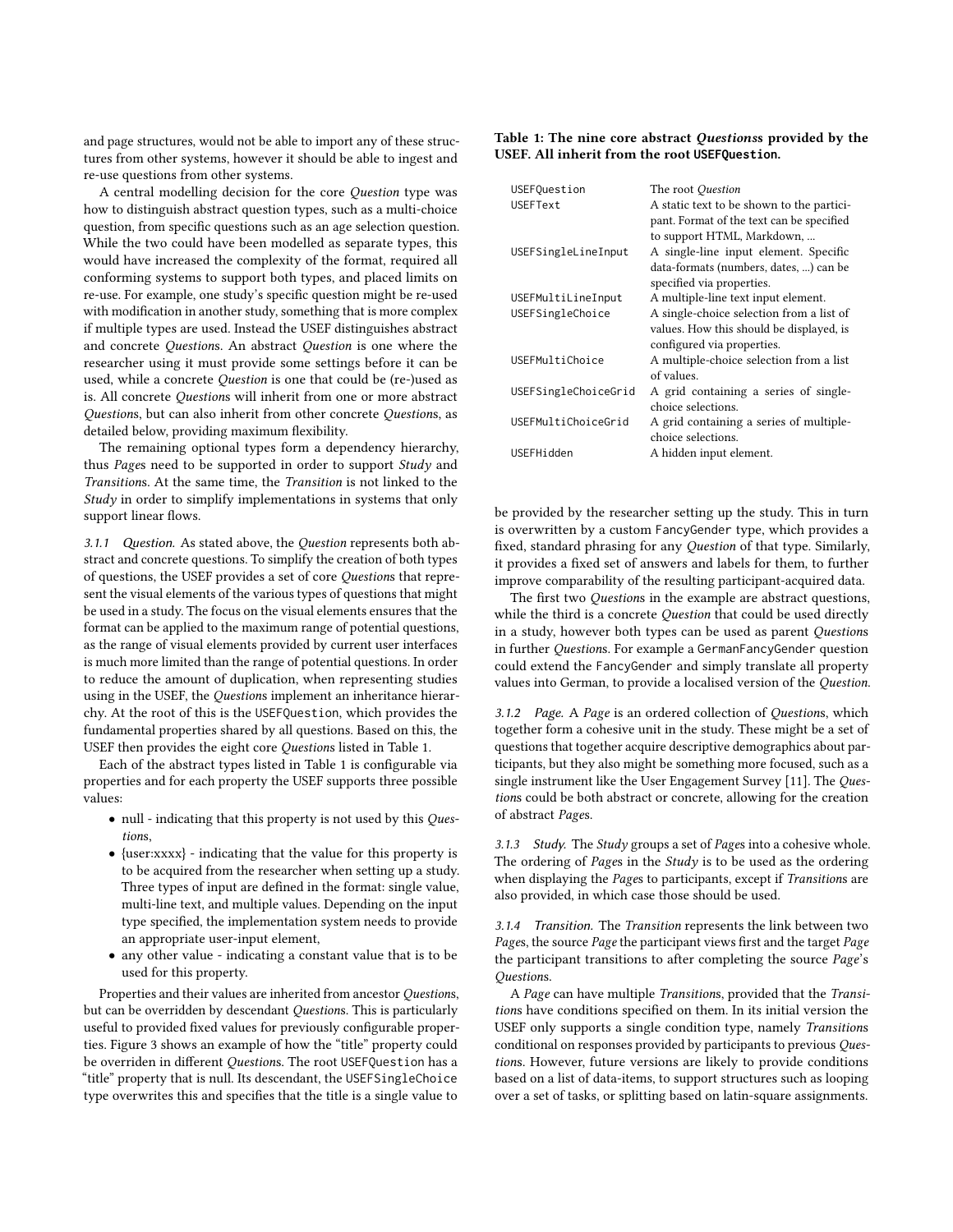```
{
  " type": "Question",
  "id": "USEFQuestion",
  " properties ": {
    "name" : "{user:single}",
    " title ": null
  }
}
{
  " type": "Question",
  " id ": " USEFSingleChoice ",
  " properties ": {
    "title": "{user:single}",
    " answers": "{user:multiple}",
    " labels": "{user: multiple}"
  },
  " relationships ": {
    " parent": {"data": {"type": "Question", "id":
         " USEFQuestion "}}
  }
}
{
  " type": "Question",
  "id": "FancyGender",
  " properties ": {
    " title ": " Please select the gender you
         identify most with",
    " answers": ["female", "male", "third", "na"],
    "labels": ["Female", "Male", "Third", "Rather
         not say "]
  },
  " relationships ": {
    " parent": {"data": {"type": "Question", "id":
         " USEFSingleChoice "}}
  }
}
```
Figure 3: Example definition of three Questions, showing inheritance between the three and overwriting of the title property, while the name property is inherited unchanged.

#### 3.2 Extensions & Evolution

The USEF in its core and optional aspects cannot represent all features provided by the various tools that support the researcher in setting up their studies. In order to overcome this, the USEF has an extension mechanism built in, which has adopted from the Web domain. All extensions, whether they are additional types, additional relationships, or additional properties must be prefixed with a string unique to the system that implements them. For example, if a system called "Fancy" implemented Questions that were conditional upon the answer to a previous question, then that would add an extra type FancyQuestionCondition and add the relationship fancyConditions to the Question serialisation.

This has two advantages. The main advantage is that it allows for an easier pathway for evolving the USEF. Extension elements that become common across systems can then be integrated into the core or optional parts of USEF, which would essentially simply remove the prefix. Additionally, where similar extensions have been developed by different systems, automated tools can easily be developed to translate between the different versions. This approach has proven itself on the web in the definition of the Cascading Stylesheet format, thus is worth re-using here.

Additionally, all types in the USEF have a version property which allows for continuous evolution of individual parts without having to re-lease new versions of the whole schema. The versioning system will use semantic versioning<sup>[7](#page-3-1)</sup>, which allows systems implementing the USEF to automatically detect whether the version of a type that is being imported is compatible with the version implemented in the system. This can then be used to provide the researcher with choices regarding how to proceed when potentially incompatible changes are detected and also to provide tool support for migrating questions.

#### 4 OUTLOOK

One of the barriers in IIR when trying to re-use existing studies or parts thereof, is the difficulty in moving the components to be re-used between different systems set up to deliver the study to participants. In this paper the User Study Exchange Format (USEF) was presented, which aims to provide a standardised format for exactly this exchange. In order to ease adoption, the USEF has a very low entry-bar and then allows for a gradual exchange of more complex study descriptions. It also provides an extension mechanism, to enable study aspects that are not represented in USEF to be included in the USEF representations of a study.

The USEF is in a very early stage of development $^8$  $^8$  and input from IIR researchers and tool developers is sought in order to ensure that the USEF is usable in practice and widely adopted. Due to its generic nature, it will also be of interest to researchers in other areas that undertake user studies (psychology, sociology, ...), however initially the focus is on applicability and use in the IIR field.

At the same time, technical availability alone will not ensure widespread uptake. To improve uptake, publication venues (primarily journals and conferences) need to require that for any accepted publication a re-usable representation of the underlying study is also made available. The USEF provides a useful format for this and its inclusion in such a process would set the stage for improved re-use in IIR. To support this, the project will also develop an online tool for manually generating USEF representations of studies, where these have been created in a tool that does not support USEF. A second long-term aim is to also provide a searchable repository for these study representations, similar to RepAST [\[3\]](#page-4-17) for tasks, which will help with re-use of IIR studies and their elements.

Two big questions for future work are how to evaluate the level of success in supporting standardisation and re-use, and the impact of User eXperience (UX) aspects on re-use. In particular the UX and visual design of a study can have a significant impact on the results and the USEF does not cover these. Whether the USEF needs to be expanded to cover this aspect or whether to treat it as a necessary limitation to ensure adoption requires further consideration.

<span id="page-3-1"></span><sup>7</sup><https://semver.org/>

<span id="page-3-2"></span><sup>8</sup><https://github.com/biirrr/USEF>